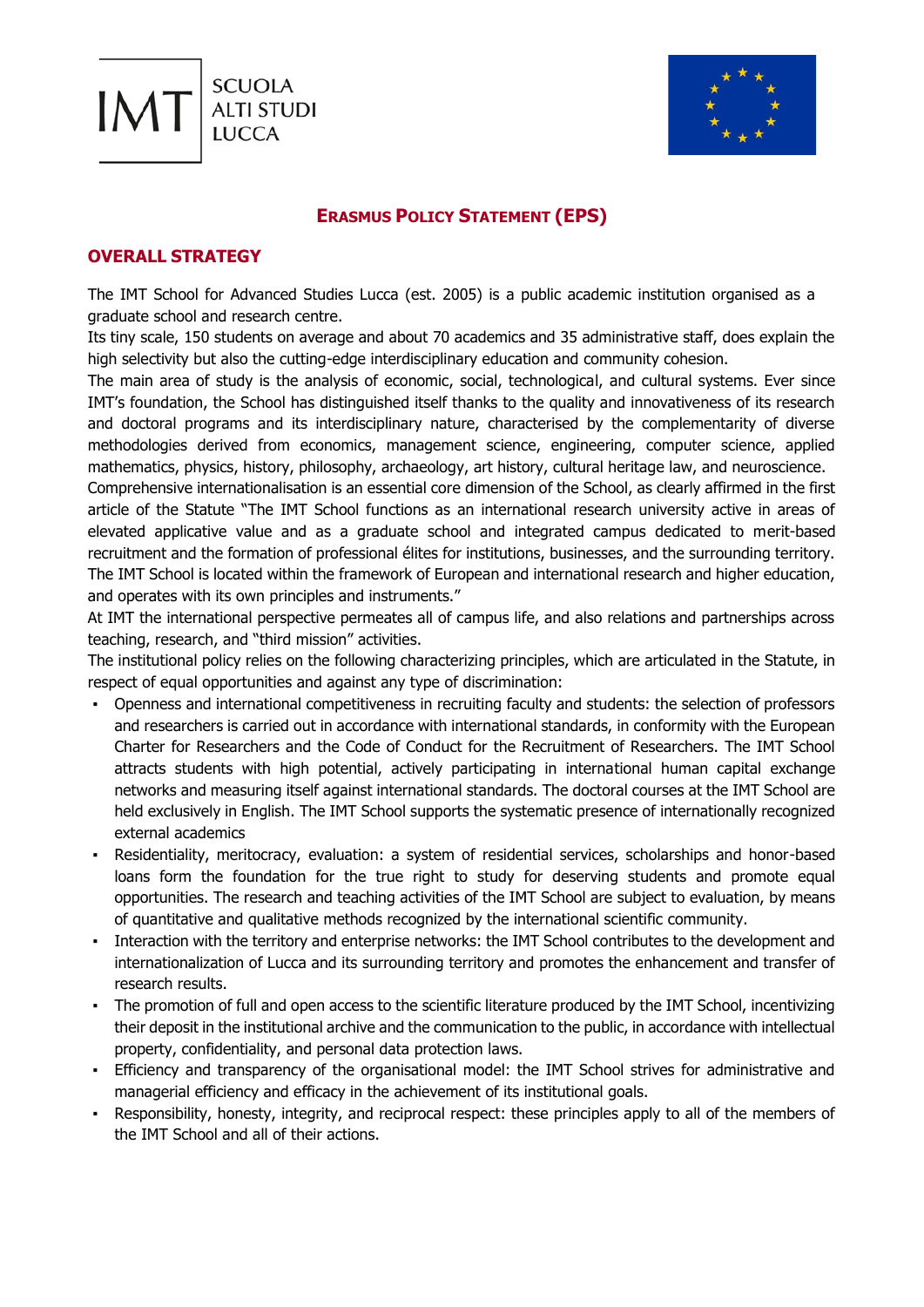



IMT is a disability-friendly organisation; the campus has no architectural barriers and accommodation specifically designed for disabled people is available. In the recent years, increasing attention has been given to sustainability and environmentally-friendly practices.

Since 2019, a free psychological support service in collaboration with the Local Health Authority is available to all the IMT community members and particularly to students, to solve critical moments that may arise in a highly heterogeneous, challenging, and competitive environment and to favour and protect general workplace well-being.

The School is internationally attractive and receives thousands of applications to its doctoral programs from around the world, every year. The doctoral programs are articulated in curricula that share common core courses and provide specialized training in the specific discipline of the PhD thesis. No tuition fees, disabledaccessible residential facilities, scholarships, and individual research funds are offered to all of the students to ensure equal opportunities; during their doctoral path there is continuous monitoring of possible issues through the students' representatives and the Joint Students and Teachers Board.

The PhD programs and associated benefits are fully funded for up to four years (it was 3 years until 2018), with the possibility of graduating after the third year. The extended length of doctoral programmes has also an impact on mobility and increases the opportunities for study, research, and traineeship abroad.

All faculty are involved in international collaborations and IMT's specially-designed campus fosters the ongoing presence of visiting scholars, who contribute to an intellectually stimulating and lively environment. Regular contact with visiting professors, scholars, and students (part of the "internationalisation at home" scheme) facilitates access to the international scientific community and the broadening of international relationships.

Since its foundation, English is the official language for teaching and working but free Italian language courses are offered to international students and scholars to allow them to increase their cross-cultural experiences, and foster their integration in the local community. On the other hand, English language courses are offered to the technical-administrative staff as the IMT community is multiethnic and all members need to interact in the "lingua franca".

Building on this background, the School has to promote and consolidate its standing, to be recognized by local, national, international organisations and institutions, and strengthen and develop strategic partnerships and collaborations.

Participation in the Erasmus Programme is a key factor to strengthen and establish partnerships and collaborations in the EU area.

The IMT School joined Erasmus in 2009 (obtaining the Extended Erasmus University Charter - EUC). Since then, participation in the Key Action 1 - Learning Mobility of Individuals, has increased, notably in the student mobilities for traineeships.

In the 2010/2011 academic year, IMT joined the Erasmus Consortia Placement "Talent at Work", which had been established the previous year by two nearby Tuscan schools of excellence, the Scuola Normale Superiore and the Scuola Superiore Sant'Anna (coordinator). This strategic cooperation has grown over the years and proven very fruitful both in terms of funding and learning and placement outcomes.

IMT actively seeks international partners for cooperation on research projects, joint doctoral degrees, research collaborations, and mobility based on their quality and relevance to IMT areas of interest. Institutional partners are largely found through academic and scientific contacts, and PhD students themselves, who are invited to attend seminars, conferences, workshops, summer schools abroad in addition to "at home" courses, are involved in expanding the international network. Moreover, the mobility and placement services serve not only as a backbone of activities but also as a hub for spreading news and information.

Outgoing mobility, though not compulsory, is considered a key point of the students' doctoral formation and fully recognised in their transcripts; the vast majority of IMT PhD students spend a period abroad for study, research, or traineeship. To promote student mobility, financial aid is granted whenever possible: as a matter of fact, all IMT student positions are tuition-free and, since 2019, about 32 PhD positions per year receive a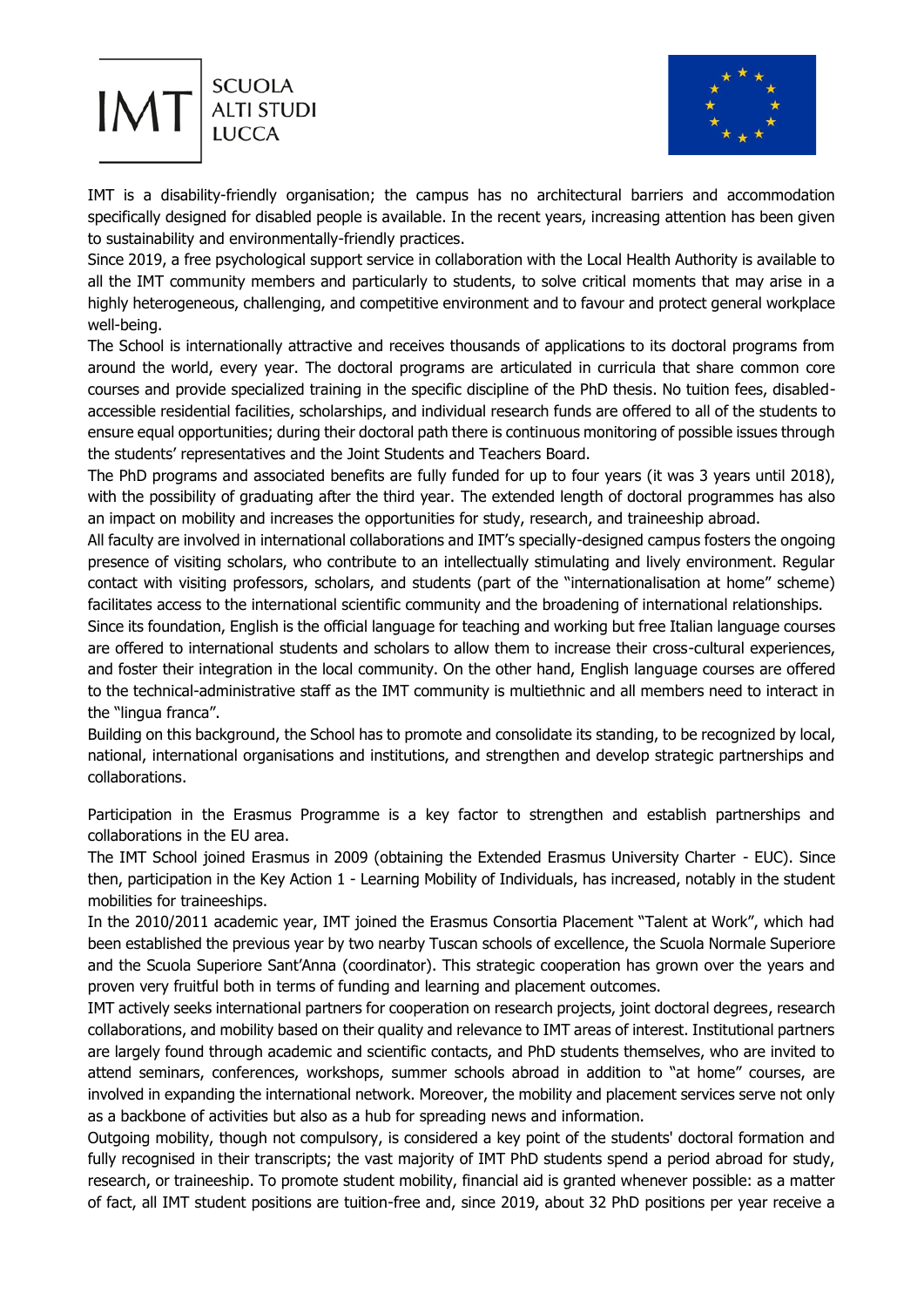



4-year scholarship on a competitive basis. In the case of mobility abroad, the scholarship is increased by 50% and possibly integrated by Erasmus funds.

Since 2010, more than 170 students have participated in Erasmus activities (more than 98% of them for traineeships) through a selection process consisting of an institutional call for both study and traineeships and a joint Consortium call only for traineeships. Both calls rely on transparent and inclusive criteria; in the last few years there were enough funds to cover all the applications.

High-quality and innovative traineeship mobilities in outstanding organisations, with an emphasis on the acquisition of knowledge, research, academic, intellectual and practical skills and competences raise employability opportunities. We have also observed that several post-doc positions are secured in the Erasmus host organisation or in the country where the Erasmus activities were carried out.

The first target is to maintain and possibly increase the number of outgoing students for traineeship and, most importantly, the quality of their mobilities, which are often seen as "pre-placement" activities.

Student incoming mobility is encouraged by free supervision, access to courses, wifi, facilities, library, reduced costs for board and lodging on campus, and also by the international multicultural environment in the setting of the historical town centre of Lucca.

Academic and administrative staff short-term outgoing mobility has started in 2015 and is very positively assessed by participants. In the next few years, IMT aims at increasing the number of high-quality outgoing mobility of professors, researchers, and administrative staff as a meaningful part of its internationalisation strategy.

As previously mentioned, the School does have a regular flow of incoming teaching staff; one objective is to better promote the Programme so as to attract more Erasmus visiting scholars.

More administrative staff incoming mobility is also considered as an excellent way to exchange good practices and to expand perspectives on European higher education systems.

Currently there are (8) ongoing *cotutelles* with higher institutions located in France, Spain, Netherlands, Belgium and a framework agreement for traineeships with a multinational company based in Liechtenstein.

In Europe, the School has two strategic institutional partnerships with the University of KU Leuven (Belgium) and the University of Alicante (Spain) for joint degrees and a partnership with the University of Leiden to share teaching staff. More collaborations are under development and the Erasmus programme can play a key role in establishing them.

Since 2019, the School is pursuing thorough and efficient management based on the Lean Thinking innovative principles and methods, whose two primary goals are the continuous sustainable improvement of processes in order to deliver optimised value to "customers" and the elimination of waste. The paperless Erasmus rollout seems to be fully in line with the lean philosophy and may represent a powerful case-study to show how digitalising paperwork can be highly beneficial to all stakeholders involved and how the paperless approach may be extended to different contexts and processes.

Another essential long-term impact of the participation in the Erasmus Programme is the setup and strengthening of a sound European scientific network of higher education institutions, research centres, and companies for education, research cooperation, business and for actively contributing and supporting the creation of the shared European Education Area expected by 2025. Joining the European Universities initiative would be an important means to broaden European strategic cooperations with suitable partners.

## **IMPLEMENTATION OF THE ERASMUS+ ACTIONS**

The IMT School's mission has always been to push the frontiers of knowledge and to contribute to the formation of international professional élites for businesses and institutions.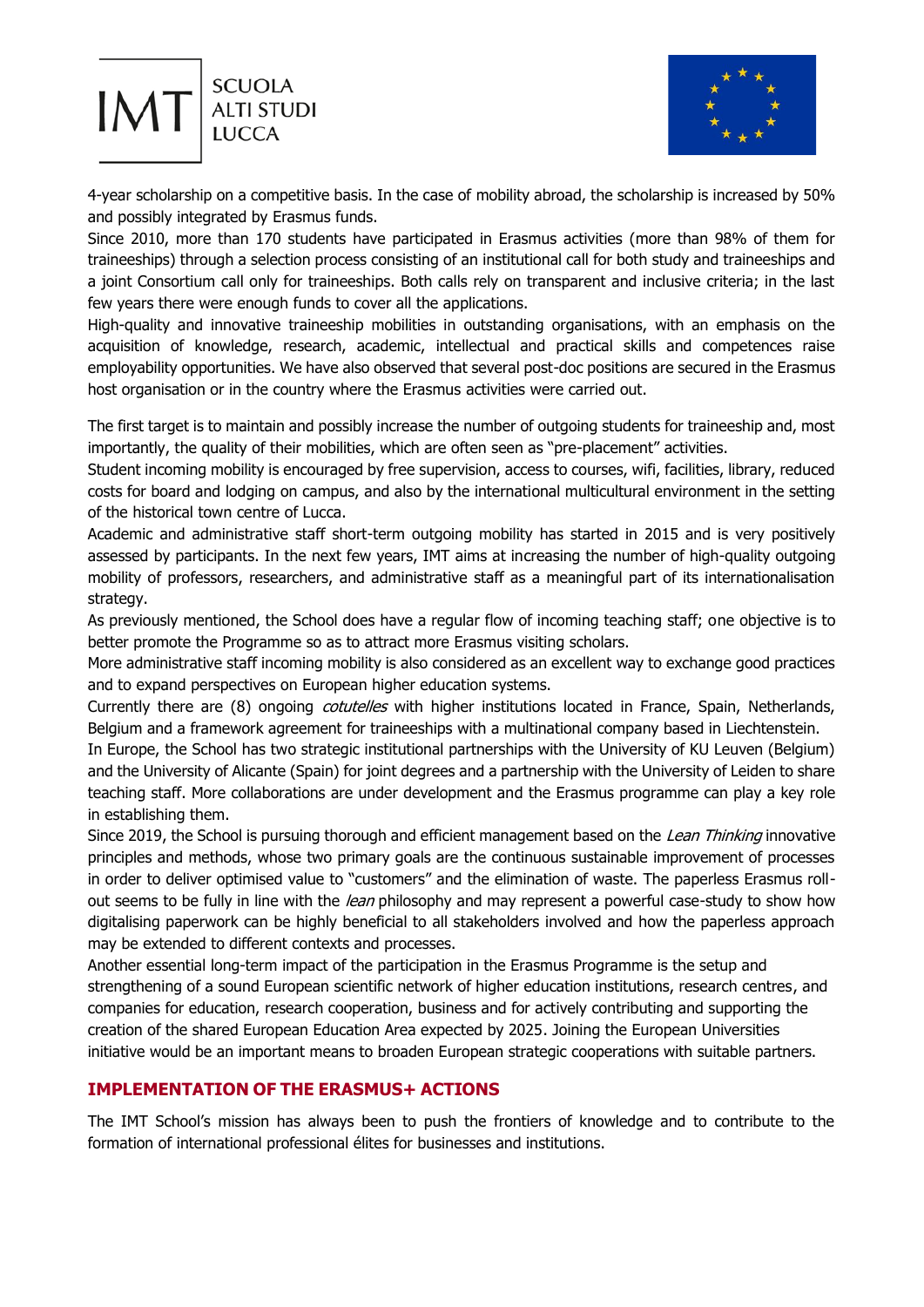



Merit-based, open, transparent recruitment practices lead to the formation of international alumni, who can act as agents of development and change and promote inclusion, cohesion, and support in society. The alumni association, founded in 2018, provides further possibilities of exchange and cooperation at an international level.

Geographical (and social) mobility is a basic value for IMT, from recruitment to job placement, and participation in the Key Action 1 not only enhances the chances of qualified mobility for students, academics and administrative staff but also provides a structured and consolidated framework capable of facilitating and promoting the whole mobility process.

Besides, the transition to digital Erasmus and blended mobility will make participation more efficient and costeffective. Another "side-effect" of the mobility of individuals is the consolidation of IMT's international experience, which also means an increasing recognition within the academic community.

In the context of the global economic crisis made worse by the coronavirus pandemic, IMT believes that Erasmus mobility, in its physical and blended realization, still represents a key factor not only for promoting the careers of students and their global employability but also to improve solidarity among European citizens. The School is also assessing the possibility of participating in the European Universities initiative, pertaining to Key Action 2, which would allow us to contribute to the development of joint study programmes,

international teams to address common social challenges and to improve student exchange systems to be integrated into study programs.

## **ENVISAGED IMPACT OF THE PARTICIPATION IN THE ERASMUS+ PROGRAMME**

From a quantitative point of view, as far as the KA1 activities are concerned, we observe that though outgoing student mobility is not mandatory, in the last few years, on average 79% of students of a given PhD cycle take advantage of this opportunity and 50% of them choose to have an Erasmus mobility abroad, usually a traineeship, which has proven to be the most suitable kind of mobility for doctoral students.

Outgoing staff mobility involves 2 people per year on average (i.e. less than 2% of academic and administrative staff).

Incoming students and staff are less than 1 person per year on average: even though there is a regular presence of international visiting professors, scholars and students, most of them do not take the opportunity to participate as Erasmus KA1 beneficiaries, which may be improved with better promotion.

On the qualitative side, most of the outgoing student mobilities are towards highly renowned and qualified institutions or research centres and in many cases the traineeships may be dubbed "research traineeships" as their main purpose is to make the doctoral student acquainted with academic research at an international level. In several cases, the Erasmus mobility has represented the first step towards postdoctoral placement. Outgoing staff had teaching and training experiences in high-profile institutions as well. Feedback from all participants about their Erasmus experience has always been extremely positive.

In this context, the envisaged impact of the participation in the Erasmus+ Programme for IMT in the next years is to keep the excellent qualitative and quantitative results of outgoing student mobility for traineeships while preserving the possibility of mobility for study. Furthermore, IMT aims at somewhat increasing the outgoing staff mobility for training and teaching and attracting more and more incoming students and staff.

The quantitative indicators will simply be the number of agreements and participants in the various activities, while the qualitative indicators will rely on the quality of the information given through the different channels (web site, intranet, social media), on the list of host organisations and institutions, on the participants' assessment about their experience as stated in their final survey, on matter-specific feedback from the Joint Students and Teachers Board.